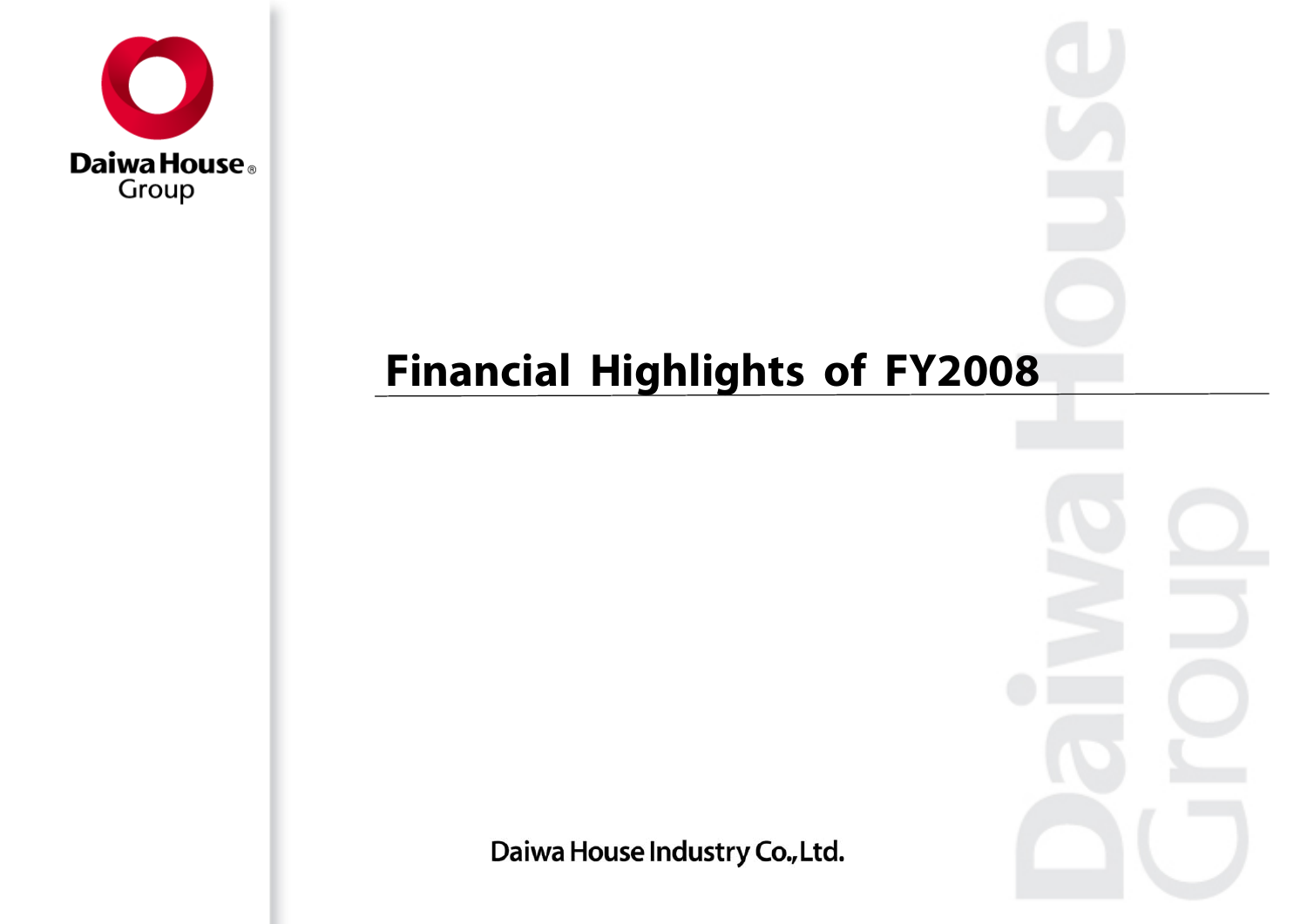#### **1. Summary of Accounts Settlement in FY2008** Daiwa House Group...

- Sales, operating income, ordinary income, and net income were all below the previous year's level, on both **a consolidated and non-consolidated basis.**
- **In a breakdown by segment, the Residential Business saw declines in revenues and earnings, whereas the Commercial Construction Business posted increases in revenues and earnings.**
- **Total assets increased as a result of the acquisition of fixed assets and investments in real estate development projects.**
- The balance of interest-bearing debt came to ¥344.5 billion owing to an increase in long-term debt.

|                            |               | <b>Consolidated</b> |               | Non-consolidated |               |               |  |
|----------------------------|---------------|---------------------|---------------|------------------|---------------|---------------|--|
|                            | <b>FY2007</b> | <b>FY2008</b>       | YOY ratio (%) | <b>FY2007</b>    | <b>FY2008</b> | YOY ratio (%) |  |
| <b>Net sales</b>           | 1,709.2       | 1,690.9             | $(1.1\%)$     | 1,157.6          | 1,152.4       | $(0.5\%)$     |  |
| <b>Operating income</b>    | 89.1          | 73.5                | $(17.4\%)$    | 63.2             | 47.5          | (24.9%)       |  |
| <b>Ordinary income</b>     | 61.2          | 39.8                | $(35.0\%)$    | 49.9             | 28.3          | $(43.3\%)$    |  |
| <b>Net income</b>          | 13.0          | 4.1                 | $(68.1\%)$    | 7.4              | 5.5           | $(25.1\%)$    |  |
| <b>Total asset</b>         | 1,791.0       | 1,810.5             | 1.1%          | 1,333.5          | 1,337.5       | 0.3%          |  |
| <b>Equity</b>              | 649.4         | 607.4               | $(6.5\%)$     | 561.2            | 542.1         | (3.4%)        |  |
| Net income per share (Yen) | 22.46         | 7.20                | (67.9%)       | 12.79            | 9.63          | (24.7%)       |  |
| Equity per share (Yen)     | 1,092.04      | 1,047.50            | $(4.1\%)$     | 968.92           | 936.15        | (3.4%)        |  |
| Dividends per share (Yen)  | 24.00         | 24.00               |               |                  |               |               |  |

(**¥ BN**)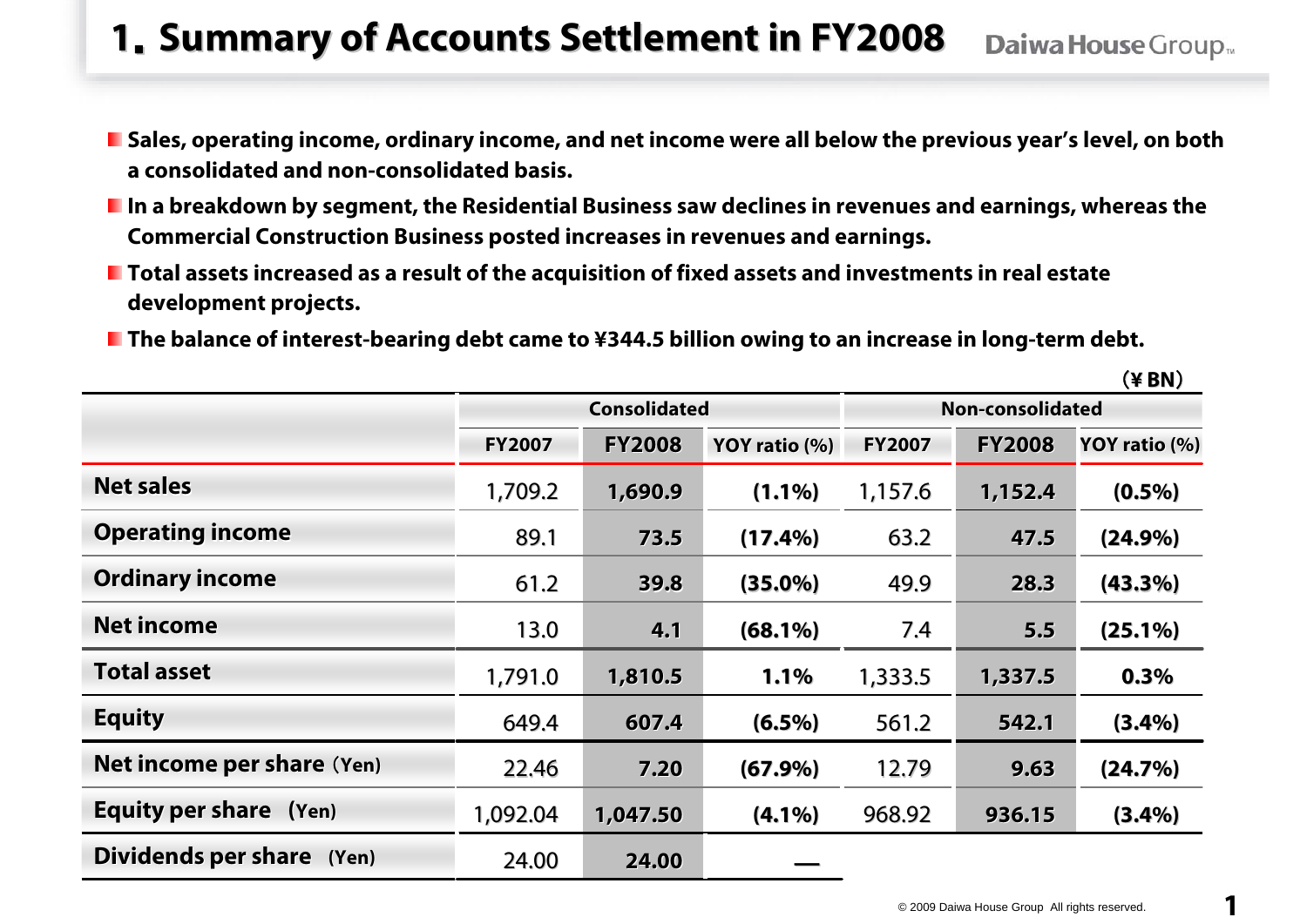#### **2. Group Companies 2. Group Companies**

|                                                           | <b>Number of companies</b><br><b>FY2007</b><br><b>FY2008</b><br><b>Changes</b> |                |                                 |                                                                                                                                                                                                                                                                                                                                                                                                                                                                                                                                                                                                                                                                                                                                                                                                                                                             |
|-----------------------------------------------------------|--------------------------------------------------------------------------------|----------------|---------------------------------|-------------------------------------------------------------------------------------------------------------------------------------------------------------------------------------------------------------------------------------------------------------------------------------------------------------------------------------------------------------------------------------------------------------------------------------------------------------------------------------------------------------------------------------------------------------------------------------------------------------------------------------------------------------------------------------------------------------------------------------------------------------------------------------------------------------------------------------------------------------|
| At end of                                                 |                                                                                |                |                                 | <b>Changes in Group Composition during FY2008</b>                                                                                                                                                                                                                                                                                                                                                                                                                                                                                                                                                                                                                                                                                                                                                                                                           |
| <b>Parent company</b><br>(Daiwa House Industry Co., Ltd.) | 1                                                                              | 1              |                                 |                                                                                                                                                                                                                                                                                                                                                                                                                                                                                                                                                                                                                                                                                                                                                                                                                                                             |
| <b>Consolidated companies</b>                             | 55                                                                             | 57             | (+9 companies;<br>-7 companies) | Sales subsidiaries of wooden houses were integrated<br>into Daiwa Lantec Higashinihon and Daiwa Lantec<br>Nishinihon. (-5 companies)<br>Subsidiaries for PFI projects of Daiwa Lease was<br>established. (+5 companies)<br>Daiwa House Morimoto Asset Management made into a<br>consolidated subsidiary of Daiwa House Industry.<br>$(+1$ company)<br>Equity stake taken in Higashi Matsuyama Facilities<br>Development (+1 company)<br><b>E</b> Shinmisato Development Seven terminated business<br>operations and was removed from the scope of<br>consolidation. (-1 company)<br><b>E</b> Furniture sales company was established with 70%<br>equity stake by Daiwa Rakuda Industry Co., Ltd.<br>$(+1$ company)<br>Sell-off of investments in subsidiary in Shanghai<br>(-1 company); establishment of real estate subsidiary in<br>Tianjin (+1 company) |
| <b>Equity-method associates</b>                           | 13                                                                             | 13             |                                 | D Daiwa Odakyu Construction and Kenkey Kogyo, the<br>company's wholly-owned subsidiary, was renamed.                                                                                                                                                                                                                                                                                                                                                                                                                                                                                                                                                                                                                                                                                                                                                        |
| <b>Unconsolidated</b>                                     | 1                                                                              | $\blacksquare$ |                                 |                                                                                                                                                                                                                                                                                                                                                                                                                                                                                                                                                                                                                                                                                                                                                                                                                                                             |
| <b>Total</b>                                              | 70                                                                             | 72             | 2                               |                                                                                                                                                                                                                                                                                                                                                                                                                                                                                                                                                                                                                                                                                                                                                                                                                                                             |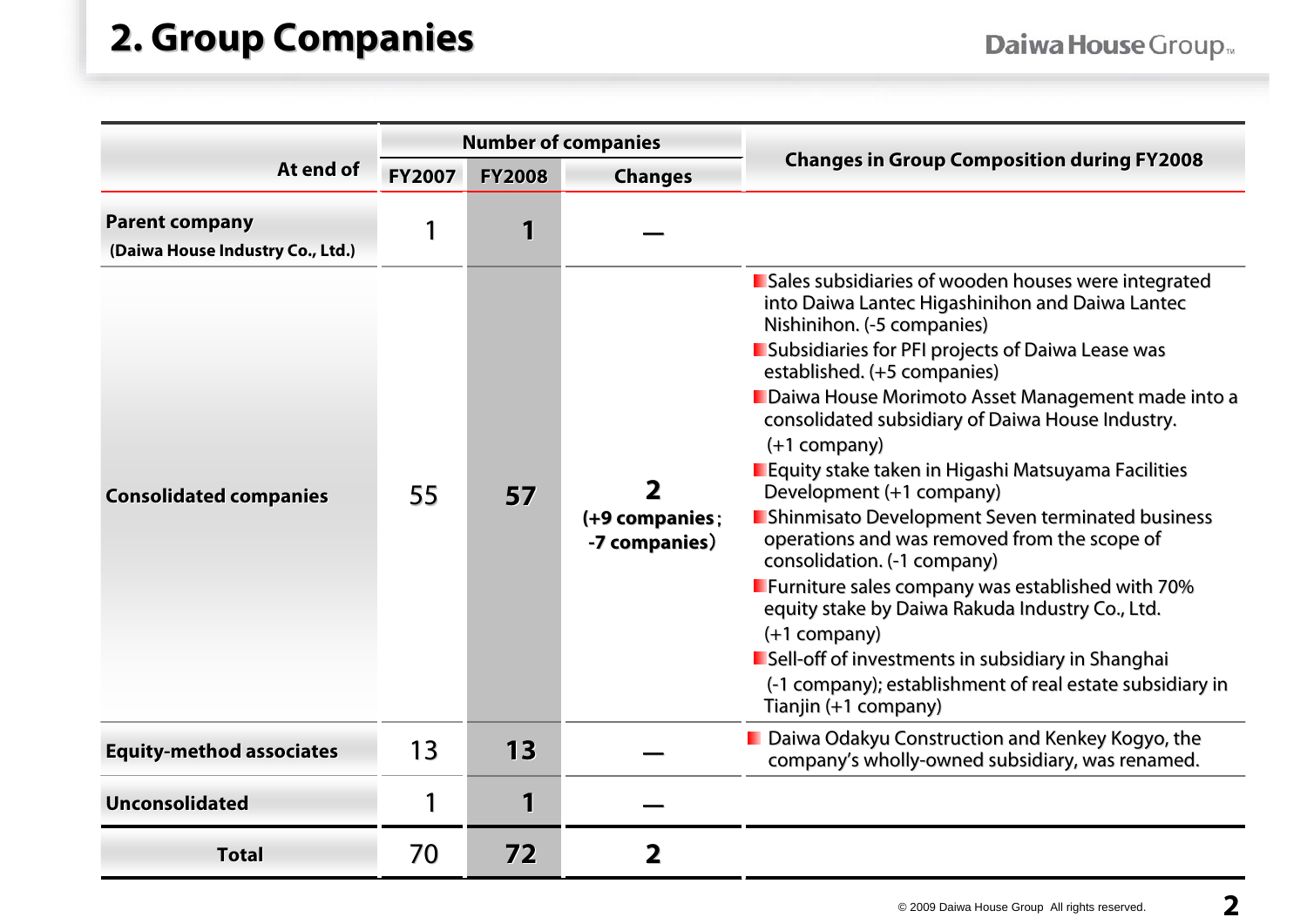# **<sup>3</sup>**. **Summary of Profits & Losses: Summary of Profits & Losses: Comparison of Forecasts and Actual Results Comparison of Forecasts and Actual Results**

Daiwa House Group.

**Sales, operating income, and ordinary income all surpassed our latest forecasts** ■ Net income fell short of our latest forecast due to an increase in losses from the write-down of marketable **and investment securities, and losses on valuation of property, plant and equipment**

|                             |         |                                                |                          |                    |            | $(\yen)$                          | <b>The State</b><br><b>SG&amp;A expenses</b>                                       |               | $(\angle$ BN $)$                          |  |
|-----------------------------|---------|------------------------------------------------|--------------------------|--------------------|------------|-----------------------------------|------------------------------------------------------------------------------------|---------------|-------------------------------------------|--|
|                             |         | <b>Revised forecasts</b><br>released in Feb 09 | <b>Results in FY2008</b> |                    |            |                                   | <b>FY2007</b>                                                                      | <b>FY2008</b> |                                           |  |
|                             |         |                                                |                          |                    |            | <b>Ratio</b>                      | <b>Employment costs</b><br>(incl. welfare expense)                                 | 146.0         | 145.6                                     |  |
|                             | (A)     | <b>Amounts Composition</b>                     | <b>Results</b>           | <b>Composition</b> | <b>YOY</b> | changed fm<br>revision (A)<br>(%) | Advertising &<br>promotion expenses                                                | 33.5          | 31.5                                      |  |
| <b>Net sales</b>            | 1,665.0 | 100.0%                                         | 1,690.9                  | 100.0%             | 25.9       | 1.6%                              | Sales commission                                                                   | 12.1          | 11.9                                      |  |
| Cost of sales               |         |                                                | 1,357.8                  | 80.3%              |            |                                   | Others                                                                             | 68.1          | 70.4                                      |  |
|                             |         |                                                |                          |                    |            |                                   | <b>Total</b>                                                                       | 259.7         | 259.5                                     |  |
| Gross profit                |         |                                                | 333.1                    | 19.7%              |            |                                   |                                                                                    |               |                                           |  |
| SG&A<br>expenses            |         |                                                | 259.5                    | 15.3%              |            |                                   | <b>Amortization of allowance for</b><br>doubtful accounts:<br>$-\frac{2}{31.4}$ BN |               |                                           |  |
| <b>Operating</b><br>income  | 70.0    | 4.2%                                           | 73.5                     | 4.4%               | 3.5        | 5.1%                              |                                                                                    |               |                                           |  |
| Other income                |         |                                                | 12.6                     | 0.7%               |            |                                   | <b>U</b> Write-down of marketable and<br>$-47.5$ BN<br>investment securities:      |               |                                           |  |
| Other<br>expenses           |         |                                                | 46.3                     | 2.7%               |            |                                   | Loss on valuation of property,<br>plant and equipment:                             |               | $-$ ¥14.8 BN                              |  |
| Ordinary<br>income          | 35.0    | 2.1%                                           | 39.8                     | 2.4%               | 4.8        | 13.9%                             | <b>T</b> Resort hotels:<br>Golf course:<br>Assets used under sublease              |               | $-$ ¥4.8 BN<br>$-43.4$ BN                 |  |
| Extraordinary<br>income     |         |                                                | 1.0                      | 0.1%               |            |                                   | agreements:<br>Sports facilities:<br>Offices and Plants:                           |               | $-$ ¥5.3 BN<br>$-$ ¥0.6 BN<br>$-$ ¥0.3 BN |  |
| Extraordinary               |         |                                                |                          |                    |            |                                   | Others:                                                                            |               | $-$ ¥0.1 BN                               |  |
| expenses                    |         |                                                | 27.1                     | 1.6%               |            |                                   | Loss on disaster:                                                                  |               | $-$ ¥2.0 BN                               |  |
| Income bef.<br>income taxes |         |                                                | 13.7                     | 0.8%               |            |                                   |                                                                                    |               |                                           |  |
| <b>Net income</b>           | 5.5     | 0.3%                                           | 4.1                      | 0.2%               | (1.3)      | (24.2%)                           |                                                                                    |               |                                           |  |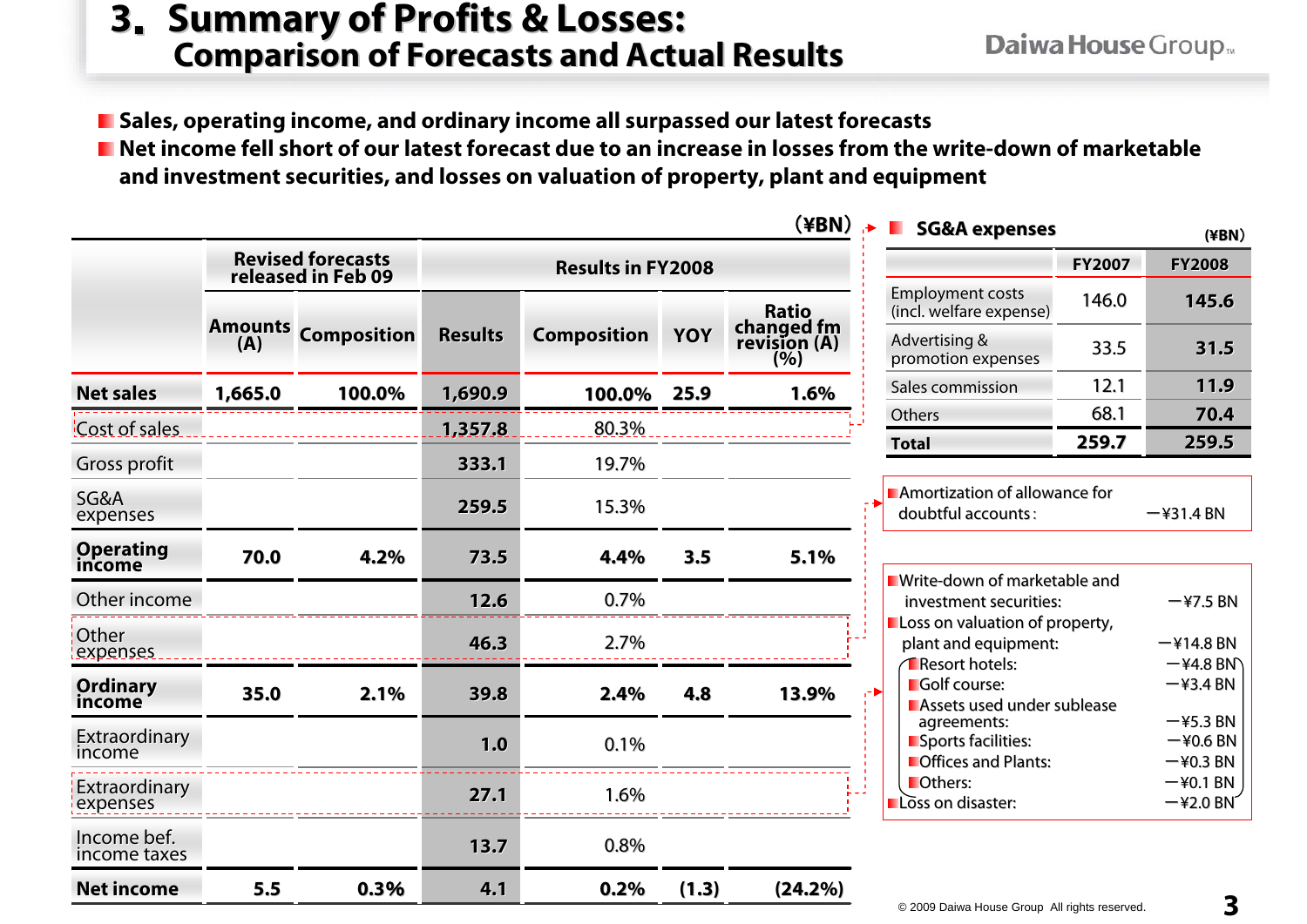#### **<sup>4</sup>**.**Segment Information Segment Information**

- **Revenues and earnings of the Commercial Construction Business posted year-on-year growth, exceeding the Company's latest forecasts.**
- The Residential Business posted declines in revenues and earnings. Sales surpassed the latest forecast, **but operating income fell short.**
- The Resort Hotels and Sports Life Business registered declines in revenues and earnings, falling short of **the latest forecasts.**
- **The Home Center Business and the Other Businesses segment posted year-on-year growth in revenues, whereas declined in earnings. Both fell short of the forecasts in revenues and earnings.**

(**¥BN**)

|                  |                                      | <b>Results in</b><br><b>FY2007 (A)</b> | <b>Revised forecasts</b><br>released in Feb 09 (B) | <b>Results in</b><br><b>FY2008</b> | <b>YOY ratio</b> | <b>Change to</b><br>(Change to $(A)$ ) $(%)$ the revision $(A)(%)$ |
|------------------|--------------------------------------|----------------------------------------|----------------------------------------------------|------------------------------------|------------------|--------------------------------------------------------------------|
|                  | <b>Residential</b>                   | 1,004.3                                | 953.0                                              | 959.0                              | $(4.5\%)$        | 0.6%                                                               |
|                  | <b>Commercial Construction</b>       | 512.7                                  | 518.0                                              | 545.1                              | 6.3%             | 5.2 %                                                              |
|                  | <b>Resort Hotels and Sports Life</b> | 63.7                                   | 63.6                                               | 60.1                               | $(5.6\%)$        | (5.5 %)                                                            |
| <b>Sales</b>     | <b>Home Center</b>                   | 62.6                                   | 66.4                                               | 63.5                               | 1.4%             | (4.4%)                                                             |
|                  | <b>Other Businesses</b>              | 143.3                                  | 151.5                                              | 143.9                              | 0.4%             | (5.0 %)                                                            |
|                  | (Elimination/Corporate)              | (77.5)                                 | (87.5)                                             | (80.8)                             |                  |                                                                    |
|                  | <b>Total</b>                         | 1,709.2                                | 1,665.0                                            | 1,690.9                            | $(1.1\%)$        | 1.6 %                                                              |
|                  | <b>Residential</b>                   | 53.7                                   | 32.8                                               | 28.5                               | $(46.9\%)$       | $(13.0\%)$                                                         |
|                  | <b>Commercial Construction</b>       | 50.5                                   | 56.5                                               | 66.1                               | 31.0%            | 17.1%                                                              |
| <b>Operating</b> | <b>Resort Hotels and Sports Life</b> | $\overline{0}$                         | (0.4)                                              | (1.1)                              |                  |                                                                    |
|                  | <b>Home Center</b>                   | 1.8                                    | 1.4                                                | 1.1                                | (36.2%)          | (17.6%)                                                            |
| Income           | <b>Other Businesses</b>              | 4.5                                    | 3.5                                                | 2.5                                | (45.1%)          | (28.5%)                                                            |
|                  | (Elimination/Corporate)              | (21.5)                                 | (23.8)                                             | (23.6)                             |                  |                                                                    |
|                  | <b>Total</b>                         | 89.1                                   | 70.0                                               | 73.5                               | (17.4%)          | 5.1%                                                               |

Sales and Operating income by segment are shown prior to consolidate adjustments.<br>© 2009 Daiwa House Group All rights reserved.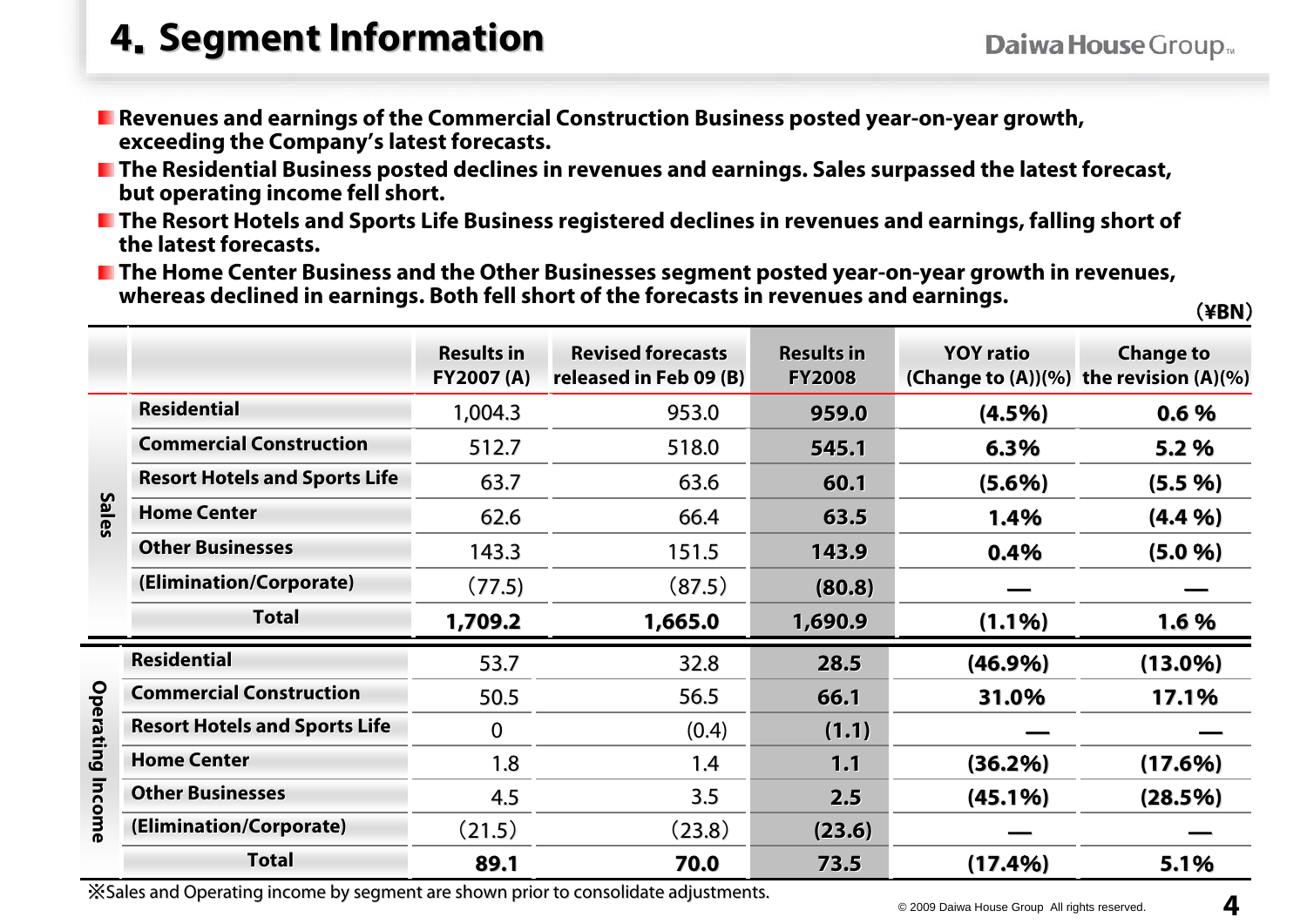### **5**.**Consolidated Balance Sheets Consolidated Balance Sheets** ①**Assets**

- Total assets increased by ¥19.5 billion from the previous term-end, to ¥1,810.5 billion.
- Acquisition of land for real estate development, and construction of Company-owned commercial **facilities, caused fixed assets to post an increase.**
- **A reduction in inventory assets led to a decrease in current assets.**

|                                 |               |               |                     | $(4$ BN $)$   | <b>I</b> Inventories                          |               |               | $(\yen$ BN) |        |
|---------------------------------|---------------|---------------|---------------------|---------------|-----------------------------------------------|---------------|---------------|-------------|--------|
|                                 | YOY           |               | At end of           | <b>FY2007</b> | <b>FY2008</b>                                 | YOY           |               |             |        |
| At end of                       | <b>FY2007</b> | <b>FY2008</b> | YOY<br>ratio<br>(%) |               | <b>Construction</b><br>project in<br>progress | 72.6          | 57.4          | (15.1)      |        |
|                                 |               |               |                     |               | <b>Land for sale</b>                          | 308.0         | 237.6         | (70.4)      |        |
| <b>Current assets</b>           | 761.8         | 661.1         | (100.6)             | (13.2%)       | for houses                                    | 120.4         | 100.4         | (19.9)      |        |
|                                 |               |               |                     |               | for condominiums                              | 127.8         | 96.3          | (31.5)      |        |
|                                 |               |               |                     |               | <b>Building for sale</b>                      | 87.6          | 76.5          | (11.1)      |        |
| <b>Fixed assets</b>             | 1,029.1       | 1,149.3       | 120.2               | 11.7%         |                                               | for houses    | 16.4          | 15.0        | (1.4)  |
|                                 |               |               |                     | 86.1<br>13.4% | for condominiums                              | 66.8          | 57.0          | (9.8)       |        |
| Property, plant and             | 642.8         | 728.9         |                     |               | <b>Others</b>                                 | 27.2          | 24.8          | (2.4)       |        |
| equipment                       |               |               |                     |               |                                               | <b>Total</b>  | 495.6         | 396.4       | (99.1) |
| Intangible fixed assets         | 12.4          | 13.1          | 0.7                 | 6.2%          | <b>Property, plant and equipment</b>          |               |               | $(\yen BN)$ |        |
|                                 |               |               |                     |               | At end of                                     | <b>FY2007</b> | <b>FY2008</b> | YOY         |        |
| Investments and<br>other assets | 373.9         | 407.2         | 33.3                | 8.9%          | Building &<br>structures                      | 237.4         | 315.6         | 78.2        |        |
|                                 |               |               |                     |               | Land                                          | 341.4         | 356.0         | 14.5        |        |
| <b>Total assets</b>             | 1,791.0       | 1,810.5       | 19.5                | 1.1%          | Others                                        | 63.9          | 57.2          | (6.6)       |        |
|                                 |               |               |                     |               | <b>Total</b>                                  | 642.8         | 728.9         | 86.1        |        |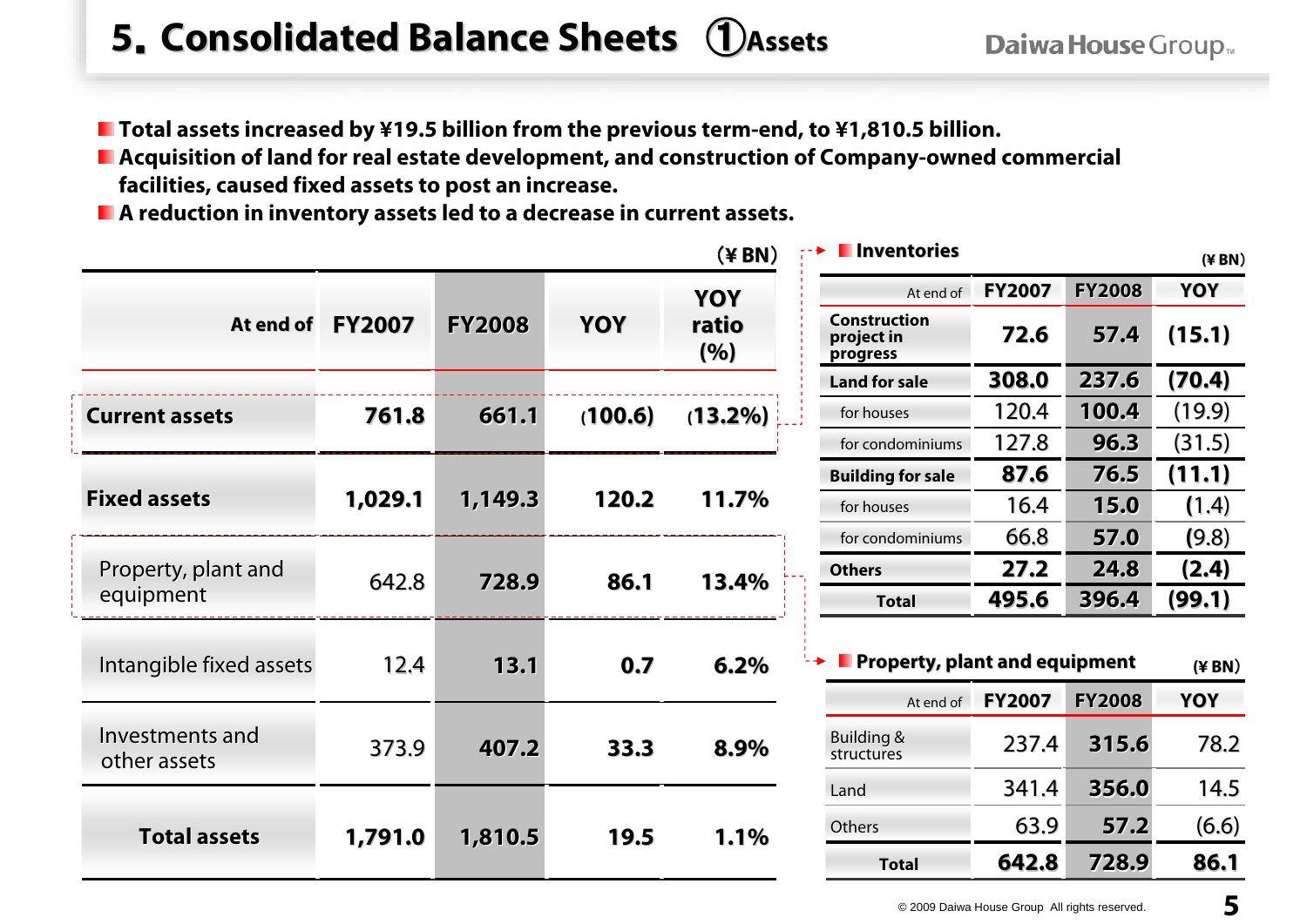### **5**.**Consolidated Balance Sheets Consolidated Balance Sheets** ②**Liabilities & Equity Liabilities & Equity**

**The debt The debt-equity ratio came to 0.57 equity ratio came to 0.57 due to increas due to increase in long e in long-term debt. term debt.**

**E** The equity ratio declined by 1.8 percentage points from the previous year, to 33.5%.

|                                        |               |               |         | $(*BN)$          | <b>Interest-bearing liabilities</b>           |               |               | $(4$ BN) |
|----------------------------------------|---------------|---------------|---------|------------------|-----------------------------------------------|---------------|---------------|----------|
| At end of                              | <b>FY2007</b> | <b>FY2008</b> | YOY     | <b>YOY ratio</b> |                                               |               |               |          |
|                                        |               |               |         |                  | At end of                                     | <b>FY2007</b> | <b>FY2008</b> | YOY      |
| <b>Liabilities</b>                     | 1,141.6       | 1,203.1       | 61.5    | 5.4%             | Short-term bank<br>loans                      | 11.9          | 16.4          | 4.4      |
| <b>Current liabilities</b>             | 484.3         | 372.6         | (111.6) | $(23.1\%)$       | Current portion of<br>long-term bank<br>loans | 1.5           | 5.6           | 4.0      |
| <b>Fixed liabilities</b>               | 657.2         | 830.5         | 173.2   | 26.4%            | Commercial paper                              | 20.0          |               | (20.0)   |
| <b>Equity</b>                          | 649.4         | 607.4         | (42.0)  | $(6.5\%)$        | Lease obligations<br>(Current)                |               | 0.4           | 0,4      |
|                                        |               |               |         |                  | Long-term bank<br>loan                        | 193.3         | 319.9         | 126.5    |
| Shareholders' equity                   | 698.8         | 687.6         | (11.2)  | $(1.6\%)$        | Long-term lease<br>obligation                 |               | 2.1           | 2.1      |
| Valuation and                          |               |               |         |                  | Others                                        | 1.5           |               | (1.5)    |
| translation<br>adjustment              | (66.3)        | (80.9)        | (14.6)  |                  | <b>Total</b>                                  | 228.3         | 344.5         | 116.1    |
| <b>Minority interests</b>              | 16.8          | 0.7           | (16.1)  | $(95.6\%)$       | <b>Debt-Equity</b><br><b>Ratio</b>            | 0.36          | 0.57          | 0.21pt   |
|                                        |               |               |         |                  |                                               |               |               |          |
| <b>Total liabilities and</b><br>equity | 1,791.0       | 1,810.5       | 19.5    | 1.1%             |                                               |               |               |          |

6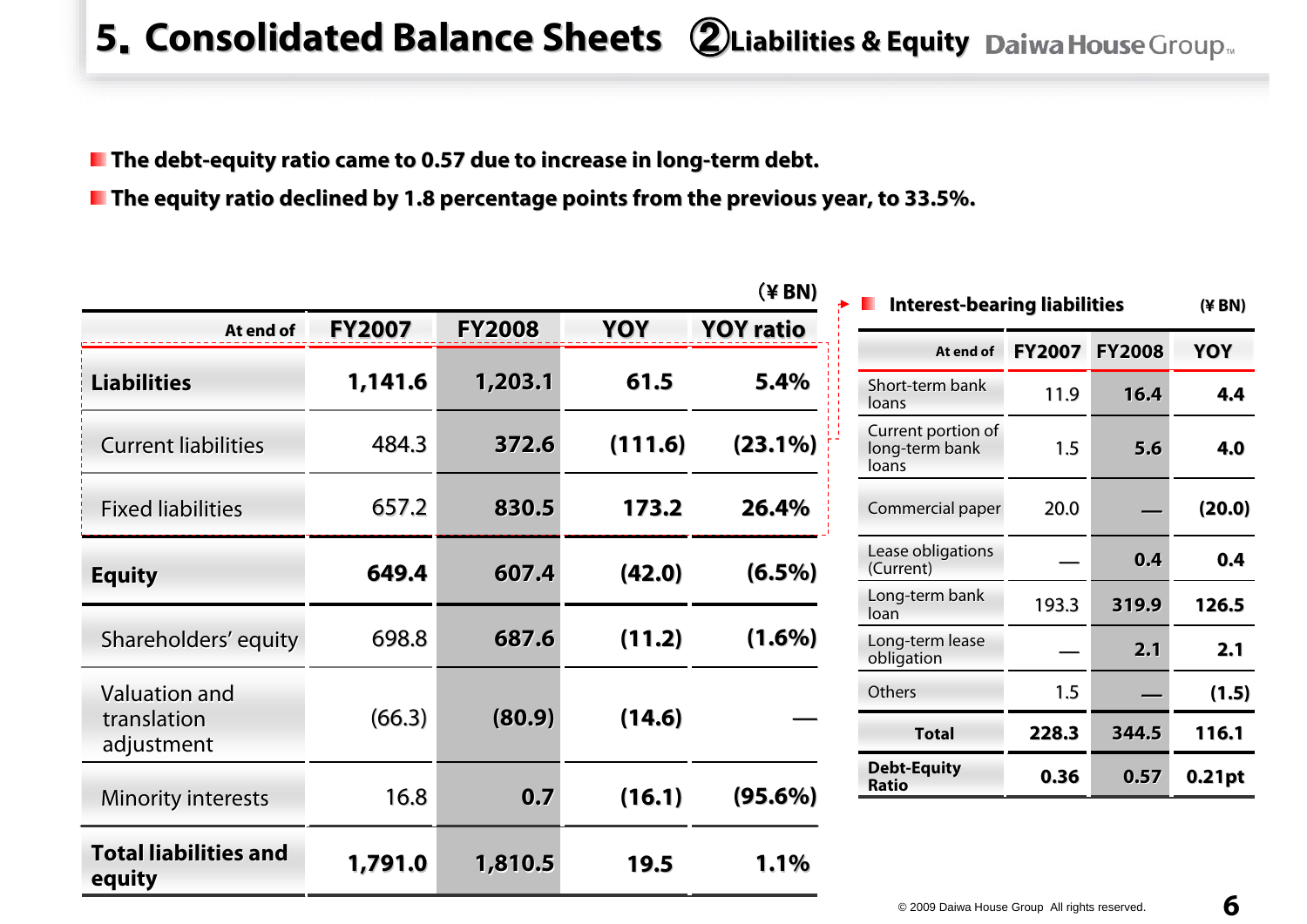#### **6**.**Forecasts for FY2009 Forecasts for FY2009**

#### Daiwa House Group.

|                      |                         |                |                   |      | (¥BN)   |  |  |  |  |
|----------------------|-------------------------|----------------|-------------------|------|---------|--|--|--|--|
|                      |                         |                | FY2009 (forecast) |      |         |  |  |  |  |
|                      |                         | <b>Amounts</b> | <b>FY2008</b>     |      |         |  |  |  |  |
|                      | <b>Net sales</b>        | 1,565.0        | (7.4%)            | 100% | 1,690.9 |  |  |  |  |
|                      | <b>Operating income</b> | 45.0           | (38.8%)           | 2.9% | 73.5    |  |  |  |  |
| Consolidated         | <b>Ordinary income</b>  | 45.0           | 12.9%             | 2.9% | 39.8    |  |  |  |  |
|                      | <b>Net income</b>       | 21.0           | 403.6%            | 1.3% | 4.1     |  |  |  |  |
|                      | <b>Net sales</b>        | 1,010.0        | (12.4%)           | 100% | 1,152.4 |  |  |  |  |
|                      | <b>Operating income</b> | 24.4           | $(48.6\%)$        | 2.4% | 47.5    |  |  |  |  |
| consolidated<br>Non- | <b>Ordinary income</b>  | 29.0           | 2.4%              | 2.9% | 28.3    |  |  |  |  |
|                      | <b>Net income</b>       | 15.0           | 168.9%            | 1.5% | 5.5     |  |  |  |  |

#### ٦ **Forecasts by segment Forecasts by segment**(**¥BN**)

**Residential Residential**| Commercial Resort Hotels | University Commercial Resort Hotels | Other (Elimination/ Total<br>| Construction & Sports Life | Home Centers Businesses | Corporate) | Total **Sales FY2009 908.0 451.0 61.5 60.8 151.0 (67.3) 1,565.0 1,565.0 YOY ratio (%) (5.3%) (17.3%) (17.3%) 2.3% (4.3%) 4.9%** ― **(7.4%)** (**Ref**) **FY2008** 959.0 545.1 60.1 63.5 143.9 (80.8) 1,690.9 **Operating income FY2009 21.5 40.0 0 1.2 4.0 (21.7) 45.0 YOY ratio (%) (24.7%) (24.7%) (39.6%) (39.6%)** ― **4.0% 59.7%** ― **(38.8%) (38.8%)** (**Ref.**)**FY2008** 28.566.1 **(**1.1) 1.1 2.5 (23.6) 73.5